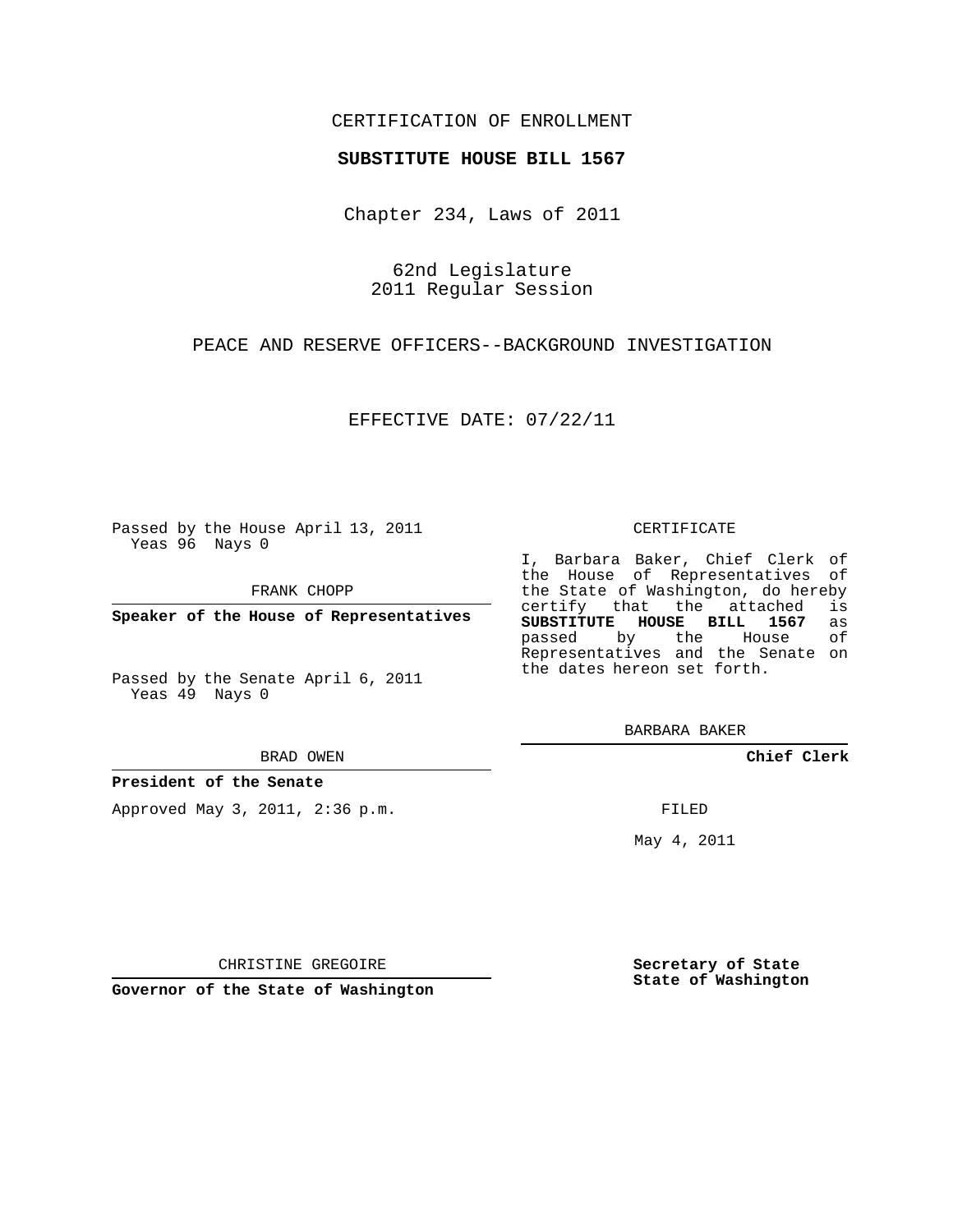# **SUBSTITUTE HOUSE BILL 1567** \_\_\_\_\_\_\_\_\_\_\_\_\_\_\_\_\_\_\_\_\_\_\_\_\_\_\_\_\_\_\_\_\_\_\_\_\_\_\_\_\_\_\_\_\_

\_\_\_\_\_\_\_\_\_\_\_\_\_\_\_\_\_\_\_\_\_\_\_\_\_\_\_\_\_\_\_\_\_\_\_\_\_\_\_\_\_\_\_\_\_

### AS AMENDED BY THE SENATE

Passed Legislature - 2011 Regular Session

### **State of Washington 62nd Legislature 2011 Regular Session**

**By** House Public Safety & Emergency Preparedness (originally sponsored by Representatives Ross, Hurst, Upthegrove, Kelley, and Moscoso; by request of Criminal Justice Training Commission)

READ FIRST TIME 02/17/11.

 1 AN ACT Relating to background investigations for peace officers and 2 reserve officers; and amending RCW 43.101.080, 43.101.095, and 3 43.101.105.

4 BE IT ENACTED BY THE LEGISLATURE OF THE STATE OF WASHINGTON:

 **Sec. 1.** RCW 43.101.080 and 2008 c 69 s 3 are each amended to read as follows: The commission shall have all of the following powers: 8 (1) To meet at such times and places as it may deem proper; (2) To adopt any rules and regulations as it may deem necessary; (3) To contract for services as it deems necessary in order to carry out its duties and responsibilities; (4) To cooperate with and secure the cooperation of any department, agency, or instrumentality in state, county, and city government, and other commissions affected by or concerned with the business of the commission; (5) To do any and all things necessary or convenient to enable it

17 fully and adequately to perform its duties and to exercise the power 18 granted to it;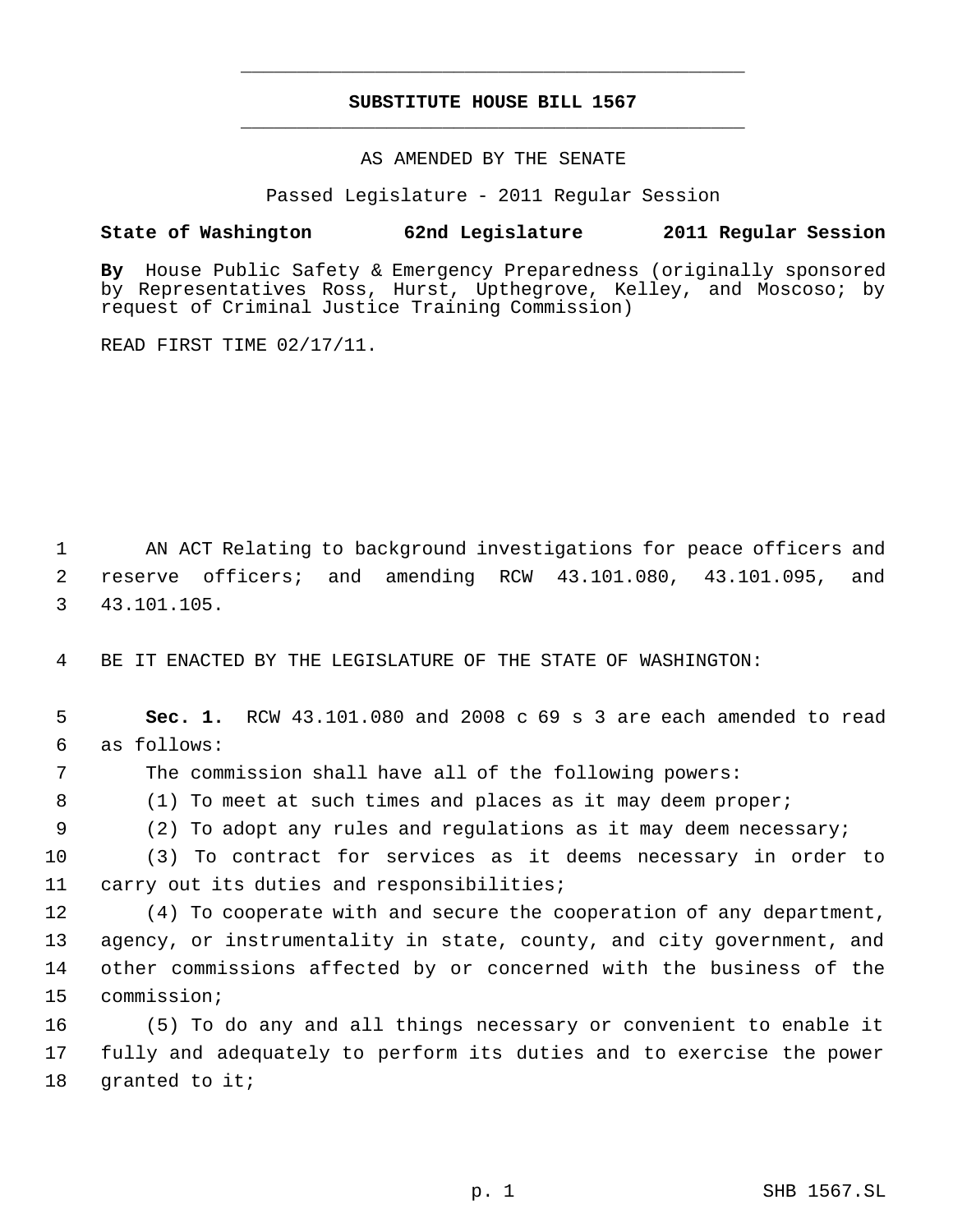(6) To select and employ an executive director, and to empower him 2 or her to perform such duties and responsibilities as it may deem necessary;

 (7) To assume legal, fiscal, and program responsibility for all training conducted by the commission;

 (8) To establish, by rule and regulation, standards for the training of criminal justice personnel where such standards are not prescribed by statute;

 (9) To own, establish, and operate, or to contract with other qualified institutions or organizations for the operation of, training and education programs for criminal justice personnel and to purchase, lease, or otherwise acquire, subject to the approval of the department of general administration, a training facility or facilities necessary 14 to the conducting of such programs;

 (10) To establish, by rule and regulation, minimum curriculum standards for all training programs conducted for employed criminal justice personnel;

 (11) To review and approve or reject standards for instructors of training programs for criminal justice personnel, and to employ personnel on a temporary basis as instructors without any loss of employee benefits to those instructors;

 (12) To direct the development of alternative, innovate, and interdisciplinary training techniques;

 (13) To review and approve or reject training programs conducted for criminal justice personnel and rules establishing and prescribing minimum training and education standards recommended by the training standards and education boards;

 (14) To allocate financial resources among training and education programs conducted by the commission;

 (15) To allocate training facility space among training and education programs conducted by the commission;

 (16) To issue diplomas certifying satisfactory completion of any training or education program conducted or approved by the commission to any person so completing such a program;

 (17) To provide for the employment of such personnel as may be practical to serve as temporary replacements for any person engaged in a basic training program as defined by the commission;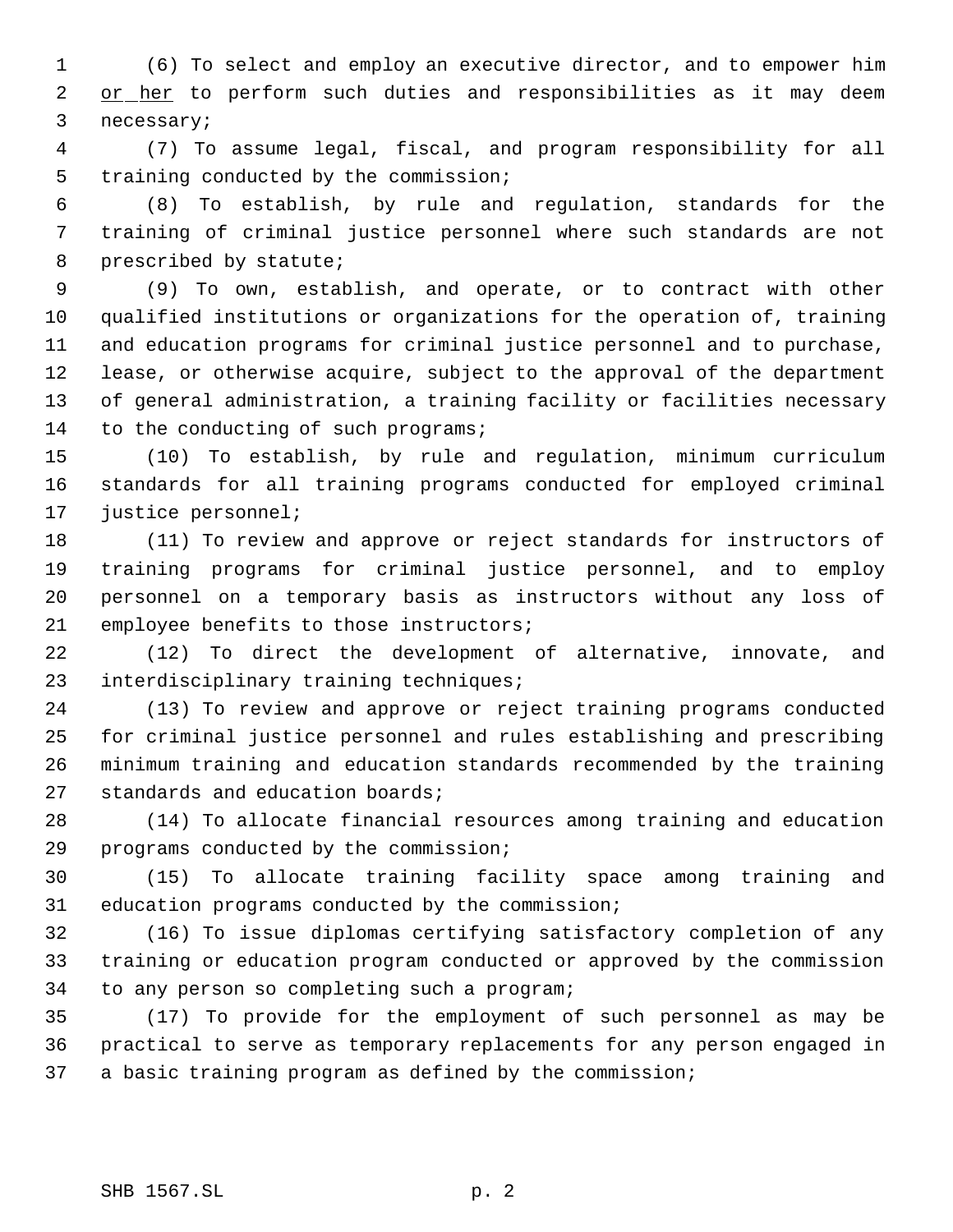(18) To establish rules and regulations recommended by the training standards and education boards prescribing minimum standards relating to physical, mental and moral fitness which shall govern the recruitment of criminal justice personnel where such standards are not prescribed by statute or constitutional provision;

6 (19) To require ((that each applicant that has been offered a conditional offer of employment as a fully commissioned peace officer 8 or a fully commissioned reserve officer take and successfully pass a 9 psychological examination) county, city, or state law enforcement agencies that make a conditional offer of employment to an applicant as 11 a fully commissioned peace officer or a reserve officer to administer 12 a background investigation including a check of criminal history, a 13 psychological examination, and a polygraph test or similar assessment 14 ((procedure as administered by county, city, or state law enforcement 15 agencies as a condition of employment as a peace officer)) to each 16 applicant, the results of which shall be used by the employer to 17 determine the applicant's suitability for employment as a fully 18 commissioned peace officer or a reserve officer. The background 19 investigation, psychological examination, and the polygraph examination shall be administered in accordance with the requirements of RCW 43.101.095(2). The employing county, city, or state law enforcement agency may require that each peace officer or reserve officer who is required to take a psychological examination and a polygraph or similar test pay a portion of the testing fee based on the actual cost of the test or four hundred dollars, whichever is less. County, city, and state law enforcement agencies may establish a payment plan if they determine that the peace officer or reserve officer does not readily have the means to pay for his or her portion of the testing fee;

 (20) To promote positive relationships between law enforcement and the citizens of the state of Washington by allowing commissioners and staff to participate in the "chief for a day program." The executive director shall designate staff who may participate. In furtherance of this purpose, the commission may accept grants of funds and gifts and may use its public facilities for such purpose. At all times, the participation of commissioners and staff shall comply with chapter 42.52 RCW and chapter 292-110 WAC.

All rules and regulations adopted by the commission shall be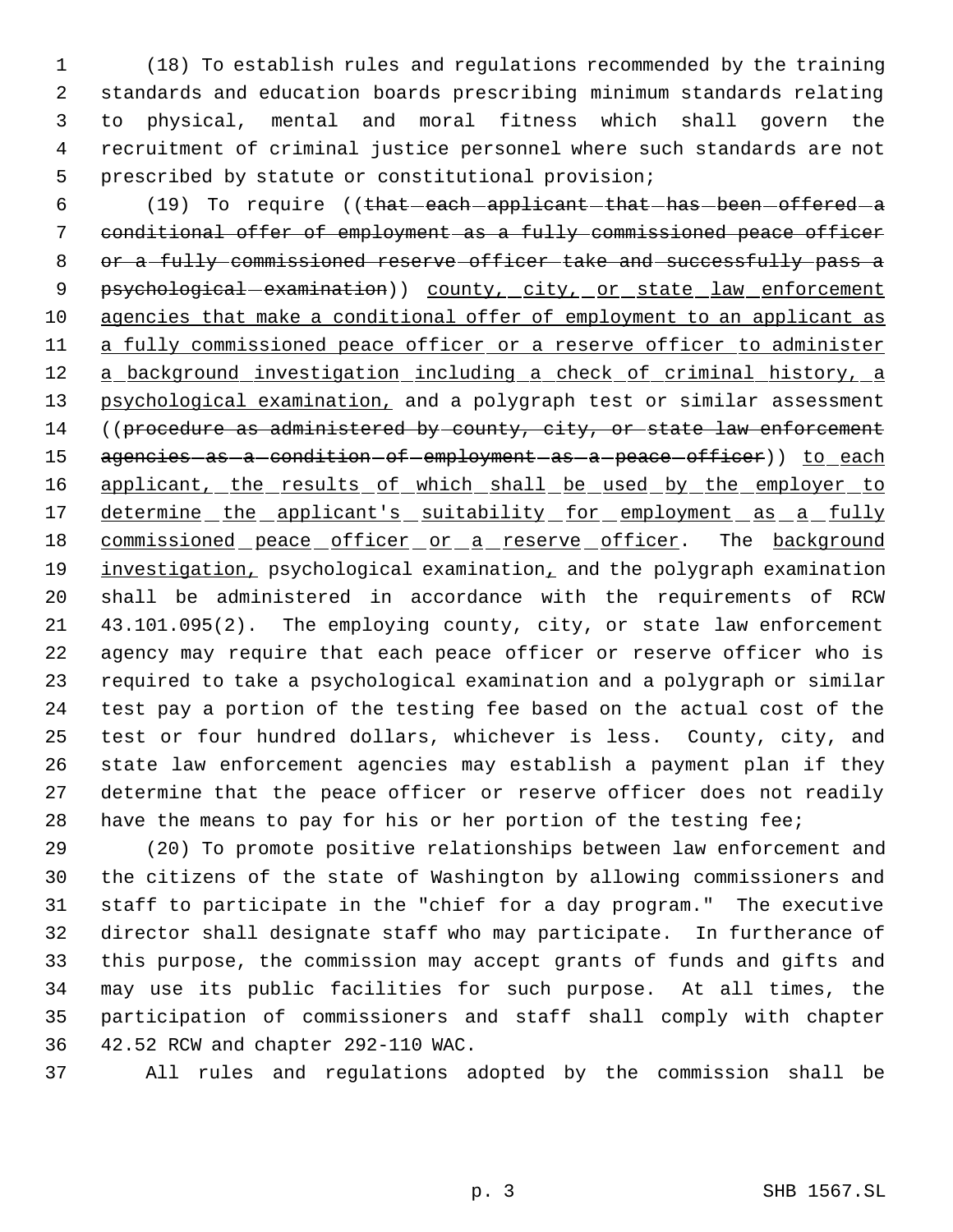adopted and administered pursuant to the administrative procedure act, chapter 34.05 RCW, and the open public meetings act, chapter 42.30 RCW.

 **Sec. 2.** RCW 43.101.095 and 2009 c 139 s 1 are each amended to read as follows:

 (1) As a condition of continuing employment as peace officers, all Washington peace officers: (a) Shall timely obtain certification as peace officers, or timely obtain certification or exemption therefrom, by meeting all requirements of RCW 43.101.200, as that section is administered under the rules of the commission, as well by meeting any additional requirements under this chapter; and (b) shall maintain the basic certification as peace officers under this chapter.

 (2)(a) As a condition of continuing employment for any applicant 13 ((that)) who has been offered a conditional offer of employment as a fully commissioned peace officer or a reserve officer after July 24, 2005, including any person whose certification has lapsed as a result of a break of more than twenty-four consecutive months in the officer's service as a fully commissioned peace officer or reserve officer, the 18 applicant shall ((successfully - pass)) submit to a background 19 investigation including a check of criminal history, a psychological 20 examination, and a polygraph or similar ((test)) assessment as administered by the county, city, or state law enforcement agency 22 ((that complies with the following requirements:

 $\leftarrow$   $\leftarrow$  The -psychological -examination -shall -be -administered -by -a psychiatrist licensed in the state of Washington pursuant to chapter 25 18.71 - RCW - or - a - psychologist - licensed - in - the - state - of - Washington pursuant to chapter 18.83 RCW in compliance with standards established 27 in rules of the commission.

 $(i+1)$ ), the results of which shall be used to determine the 29 applicant's suitability for employment as a fully commissioned peace 30 officer or a reserve officer.

 (i) The background investigation including a check of criminal 32 history shall be administered by the county, city, or state law enforcement agency that made the conditional offer of employment in compliance with standards established in the rules of the commission.

 (ii) The psychological examination shall be administered by a psychiatrist licensed in the state of Washington pursuant to chapter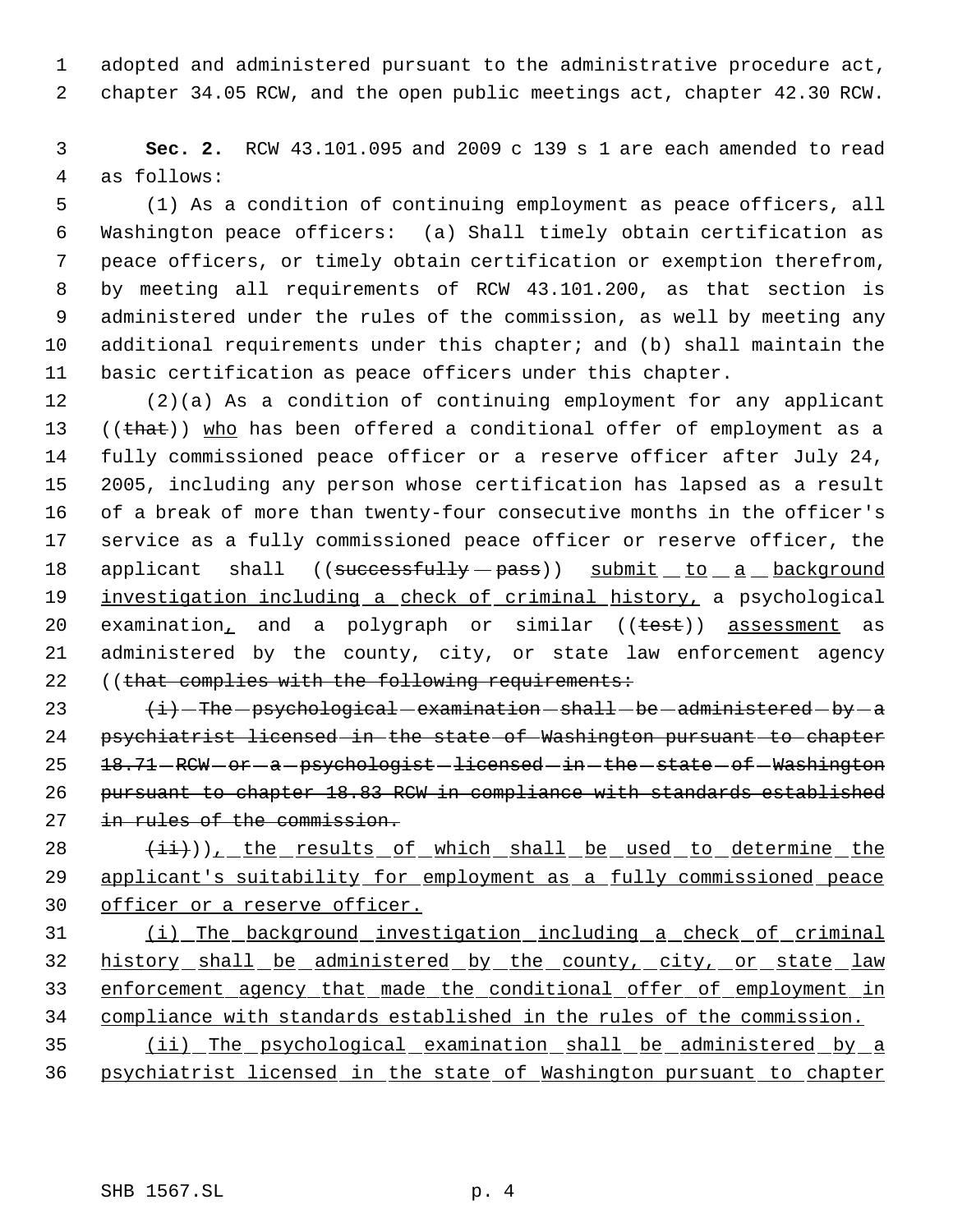1 18.71 RCW or a psychologist licensed in the state of Washington pursuant to chapter 18.83 RCW, in compliance with standards established in rules of the commission.

4 (iii) The polygraph ((examination-or-similar-assessment)) test shall be administered by an experienced polygrapher who is a graduate of a polygraph school accredited by the American polygraph association 7 and in compliance with standards established in rules of the commission.

 (iv) Any other test or assessment to be administered as part of the 10 background investigation shall be administered in compliance with standards established in rules of the commission.

 (b) The employing county, city, or state law enforcement agency may require that each peace officer or reserve officer who is required to take a psychological examination and a polygraph or similar test pay a portion of the testing fee based on the actual cost of the test or four hundred dollars, whichever is less. County, city, and state law enforcement agencies may establish a payment plan if they determine that the peace officer or reserve officer does not readily have the means to pay for his or her portion of the testing fee.

 (3) The commission shall certify peace officers who have satisfied, or have been exempted by statute or by rule from, the basic training requirements of RCW 43.101.200 on or before January 1, 2002. Thereafter, the commission may revoke certification pursuant to this chapter.

 (4) The commission shall allow a peace officer to retain status as a certified peace officer as long as the officer: (a) Timely meets the basic law enforcement training requirements, or is exempted therefrom, in whole or in part, under RCW 43.101.200 or under rule of the commission; (b) meets or is exempted from any other requirements under this chapter as administered under the rules adopted by the commission; (c) is not denied certification by the commission under this chapter; and (d) has not had certification revoked by the commission.

 (5) As a prerequisite to certification, as well as a prerequisite to pursuit of a hearing under RCW 43.101.155, a peace officer must, on a form devised or adopted by the commission, authorize the release to the commission of his or her personnel files, termination papers, criminal investigation files, or other files, papers, or information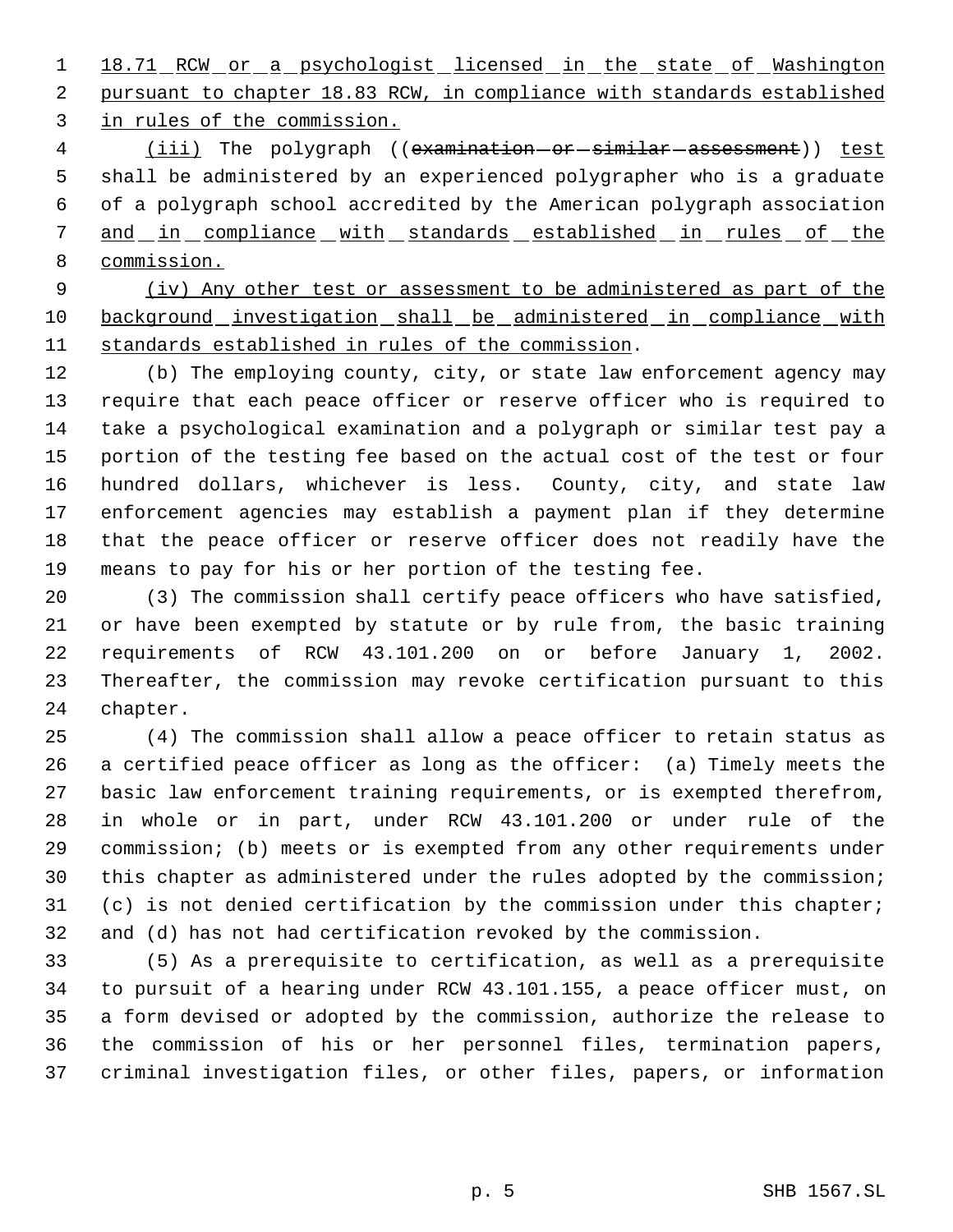that are directly related to a certification matter or decertification matter before the commission.

 (6) The commission is authorized to receive criminal history record information that includes nonconviction data for any purpose associated with employment by the commission or peace officer certification under this chapter. Dissemination or use of nonconviction data for purposes other than that authorized in this section is prohibited.

 (7) For a national criminal history records check, the commission shall require fingerprints be submitted and searched through the Washington state patrol identification and criminal history section. The Washington state patrol shall forward the fingerprints to the federal bureau of investigation.

 **Sec. 3.** RCW 43.101.105 and 2005 c 434 s 3 are each amended to read as follows:

 (1) Upon request by a peace officer's employer or on its own initiative, the commission may deny or revoke certification of any peace officer, after written notice and hearing, if a hearing is timely requested by the peace officer under RCW 43.101.155, based upon a finding of one or more of the following conditions:

 (a) The peace officer has failed to timely meet all requirements for obtaining a certificate of basic law enforcement training, a certificate of basic law enforcement training equivalency, or a certificate of exemption from the training;

 (b) The peace officer has knowingly falsified or omitted material information on an application for training or certification to the commission;

 (c) The peace officer has been convicted at any time of a felony offense under the laws of this state or has been convicted of a federal or out-of-state offense comparable to a felony under the laws of this state; except that if a certified peace officer was convicted of a felony before being employed as a peace officer, and the circumstances of the prior felony conviction were fully disclosed to his or her employer before being hired, the commission may revoke certification 34 only with the agreement of the employing law enforcement agency;

 (d) The peace officer has been discharged for disqualifying misconduct, the discharge is final, and some or all of the acts or